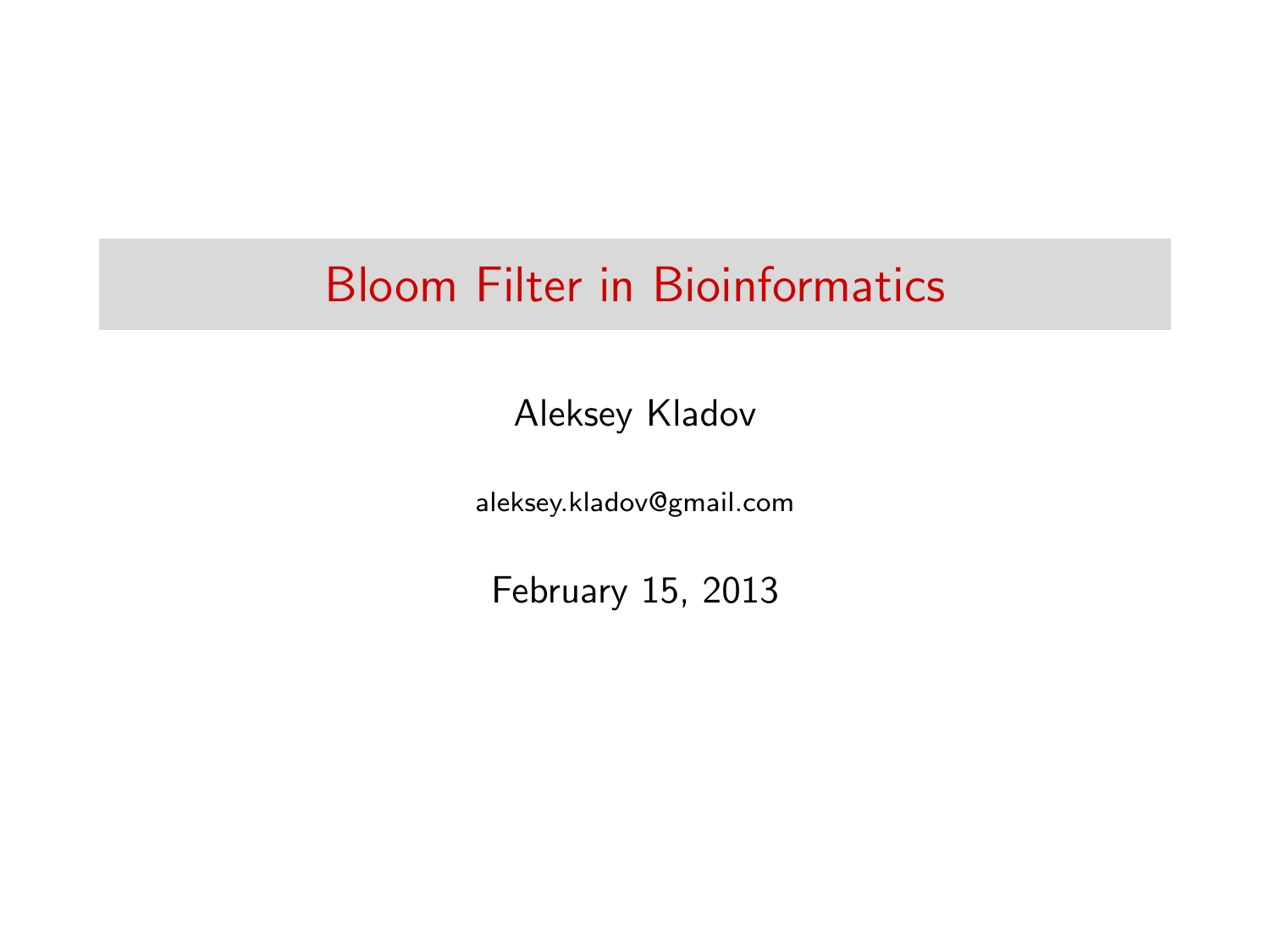#### Set data structure

#### Implementations

- Hash table
- Search tree
- Bloom filter

#### Why Bloom is awesome?

- Asymptotically not faster then a hash table
- No delete operation
- It simply doesn't work!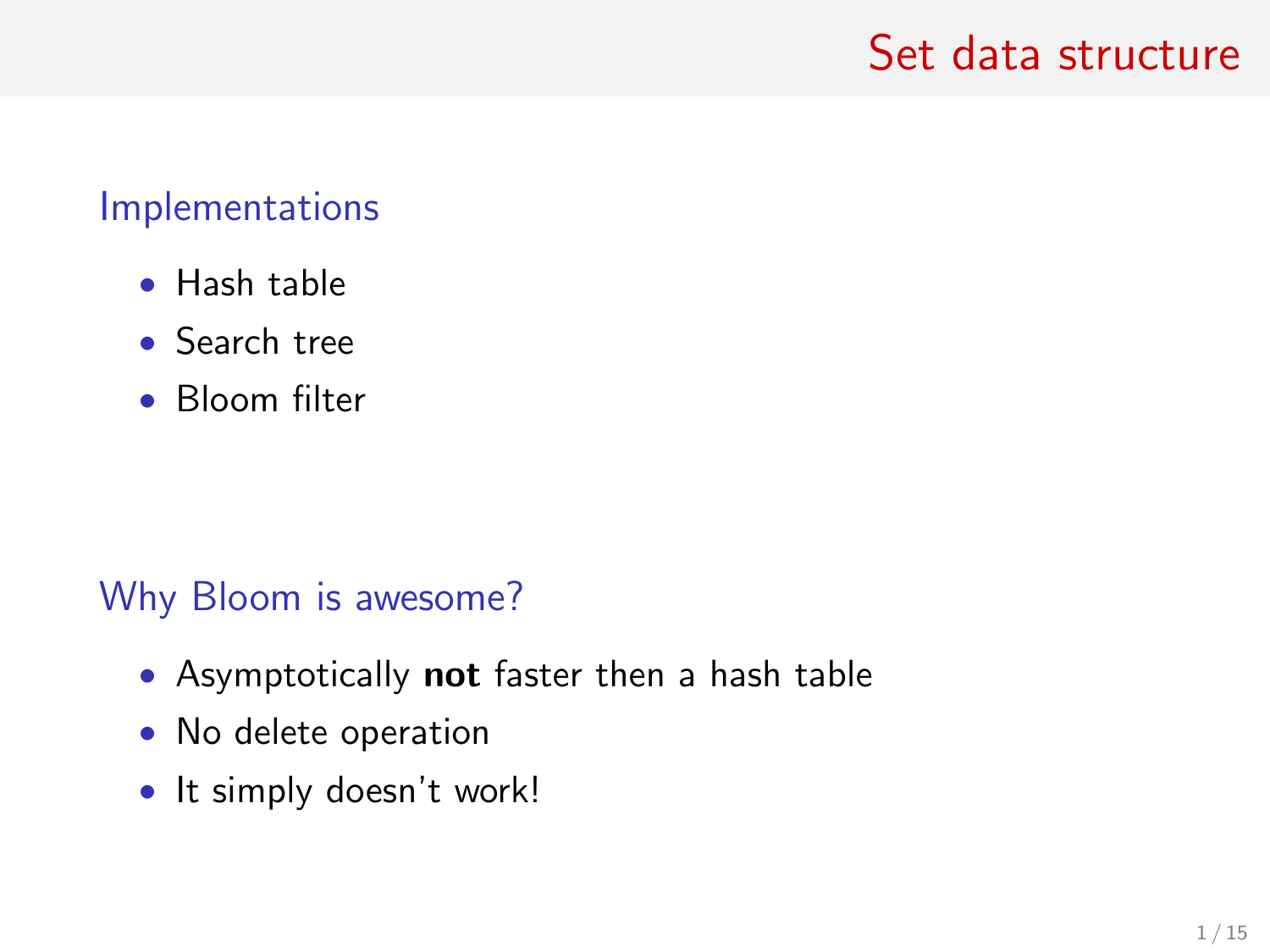### Meet the Bloom!

- Actually, it's all from Wikipedia :)
- Burton Howard Bloom, 1970
- $m$ -bit vector  $B$
- *k* hash functions: *element*  $\rightarrow$  [0, *m*]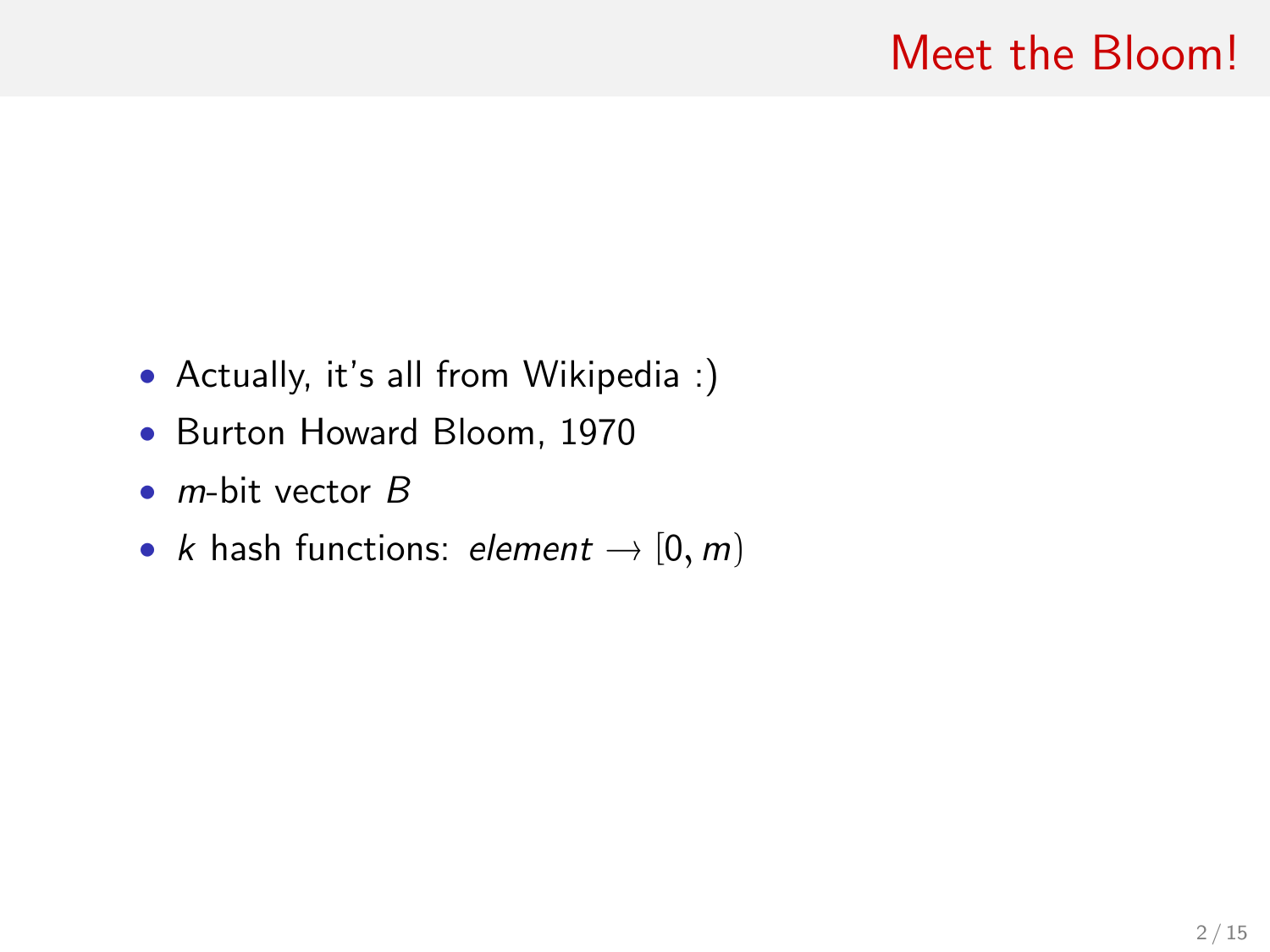- Want to add element e?
- Compute  $h_1(e), h_2(e), \ldots, h_k(e)$
- Compute  $H(e)$  m-bit vetcor with k ones at  $h_1(e), h_2(e), \ldots, h_k(e)$
- Let  $B = B \vee H(e)$

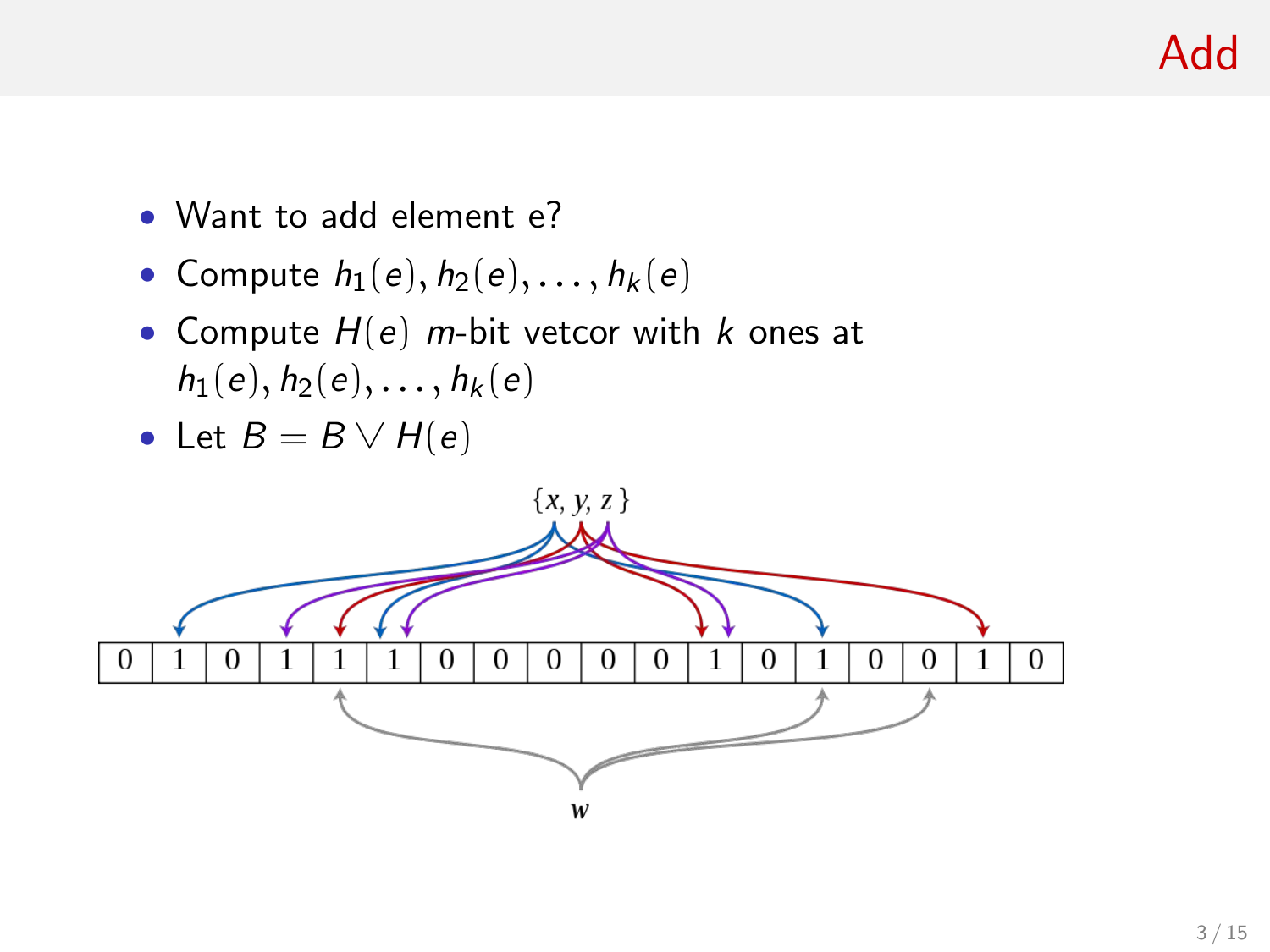## Query

- Want to check if element e was inserted in  $B$ ?
- Check if  $B \wedge H(e) == H(e)$
- If yes then e may be in the set
- If no then e is definitely not in the set
- False positives  $=$  (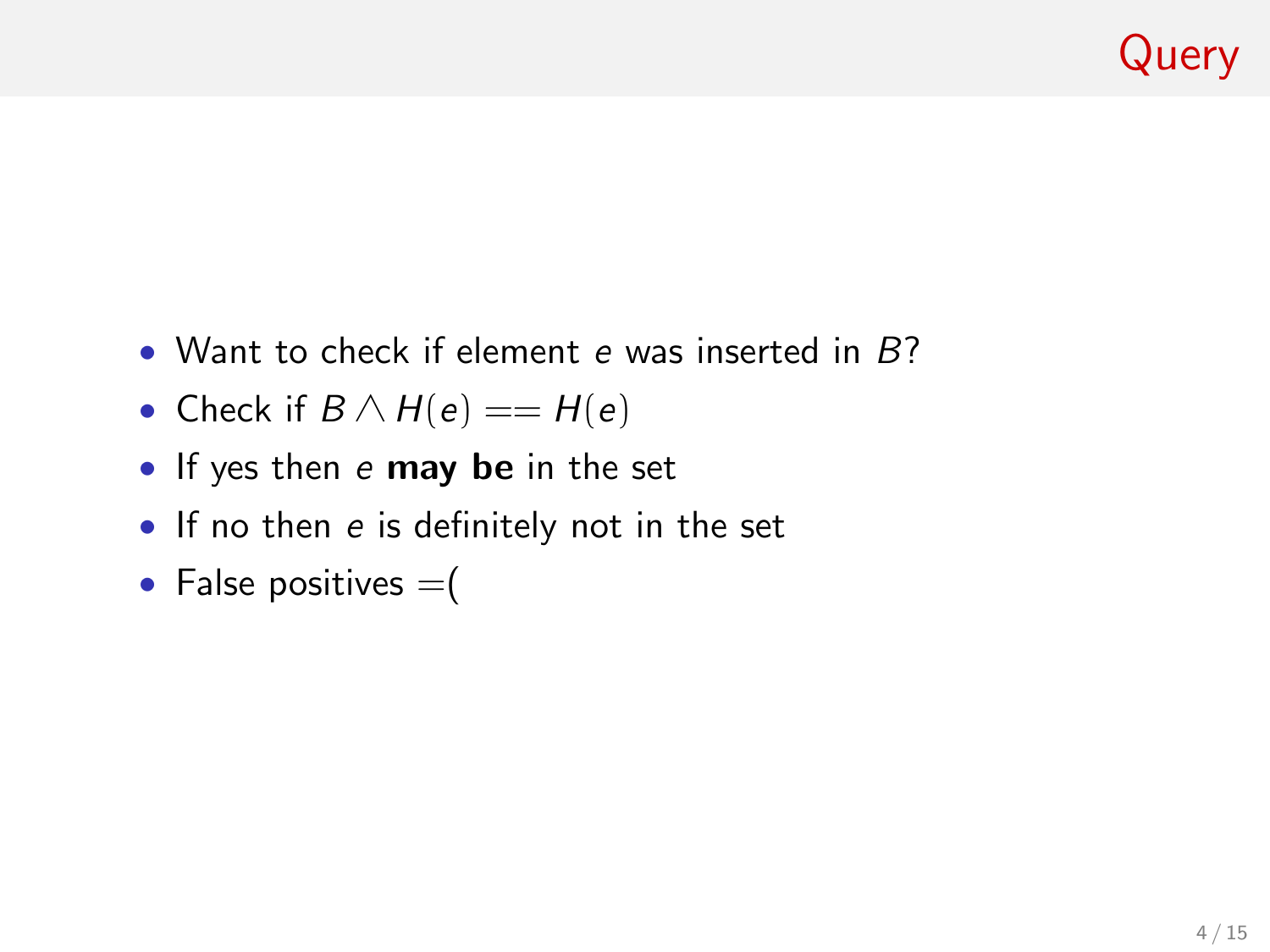## So, why Bloom?

#### From Wikipedia

A Bloom filter with  $1\%$  error and an optimal value of  $k$ , requires only about 9.6 bits per element — regardless of the size of the elements.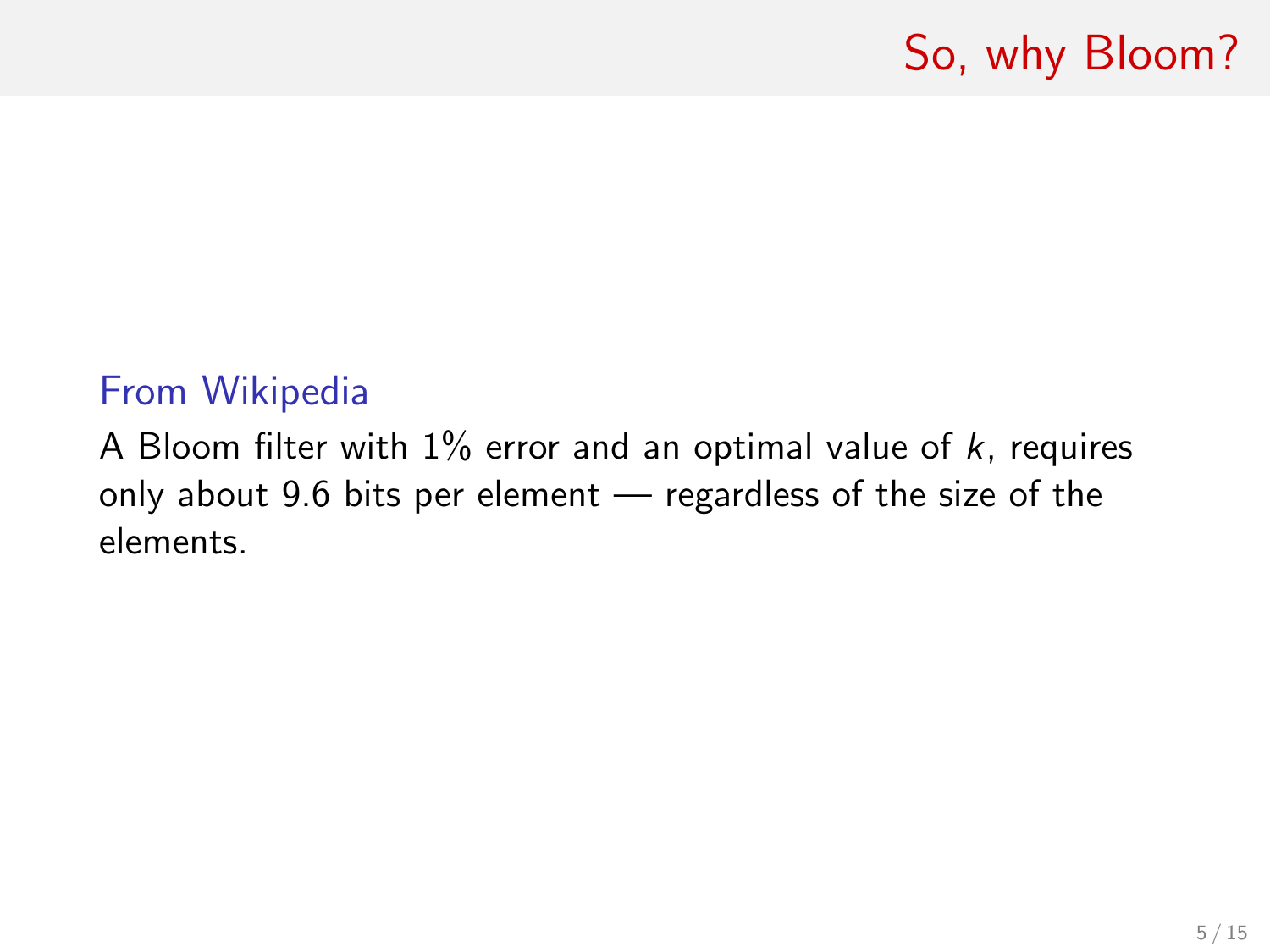## $k$ ,  $m$ ,  $n$  and other letters

- $k -$  number of hash functions
- $m$  length of the vector
- $p$  false positive rate
- $n -$  number of elements in the set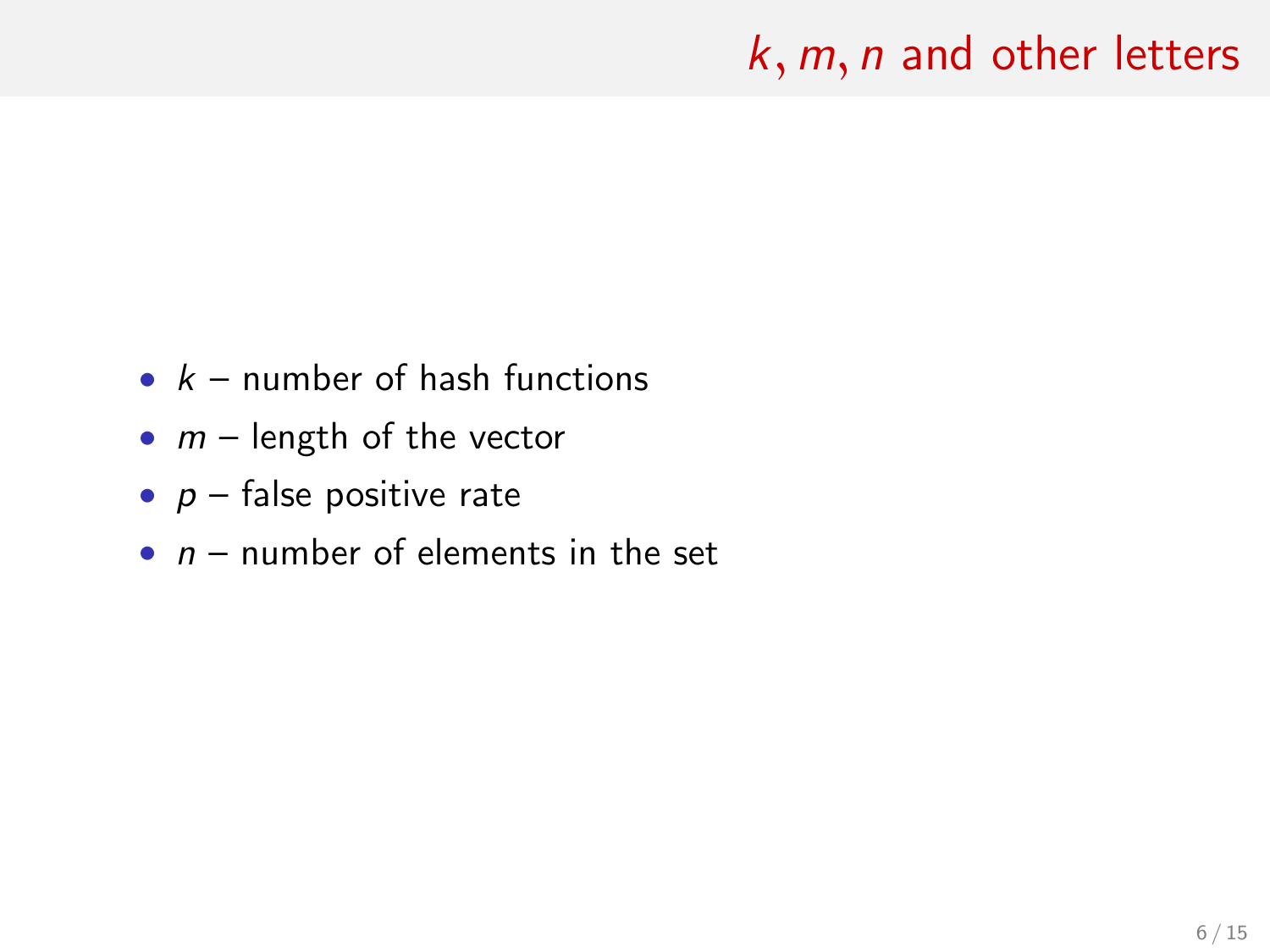\$Math\$

Probability that  $i^{th}$  bit is zero after one insertion  $(1-\frac{1}{n})$ m  $)^k$ After  $n$  insertions 1 m  $)^{kn}$ Probability that  $i^{th}$  bit is  $\bm{{\mathsf{one}}}$  after  $n$  insertions  $1 - (1 - \frac{1}{n})$ m ) kn Probability of positive answer 1 m  $\left( \binom{k}{k} \right)$ 

Recall that  $(1 - \frac{1}{n})$  $\left(\frac{1}{m}\right)^m \approx e^{-1}$  , plug it into the last formula and we get false positive rate estimate

$$
\approx (1-\text{e}^{\frac{-kn}{m}})^k
$$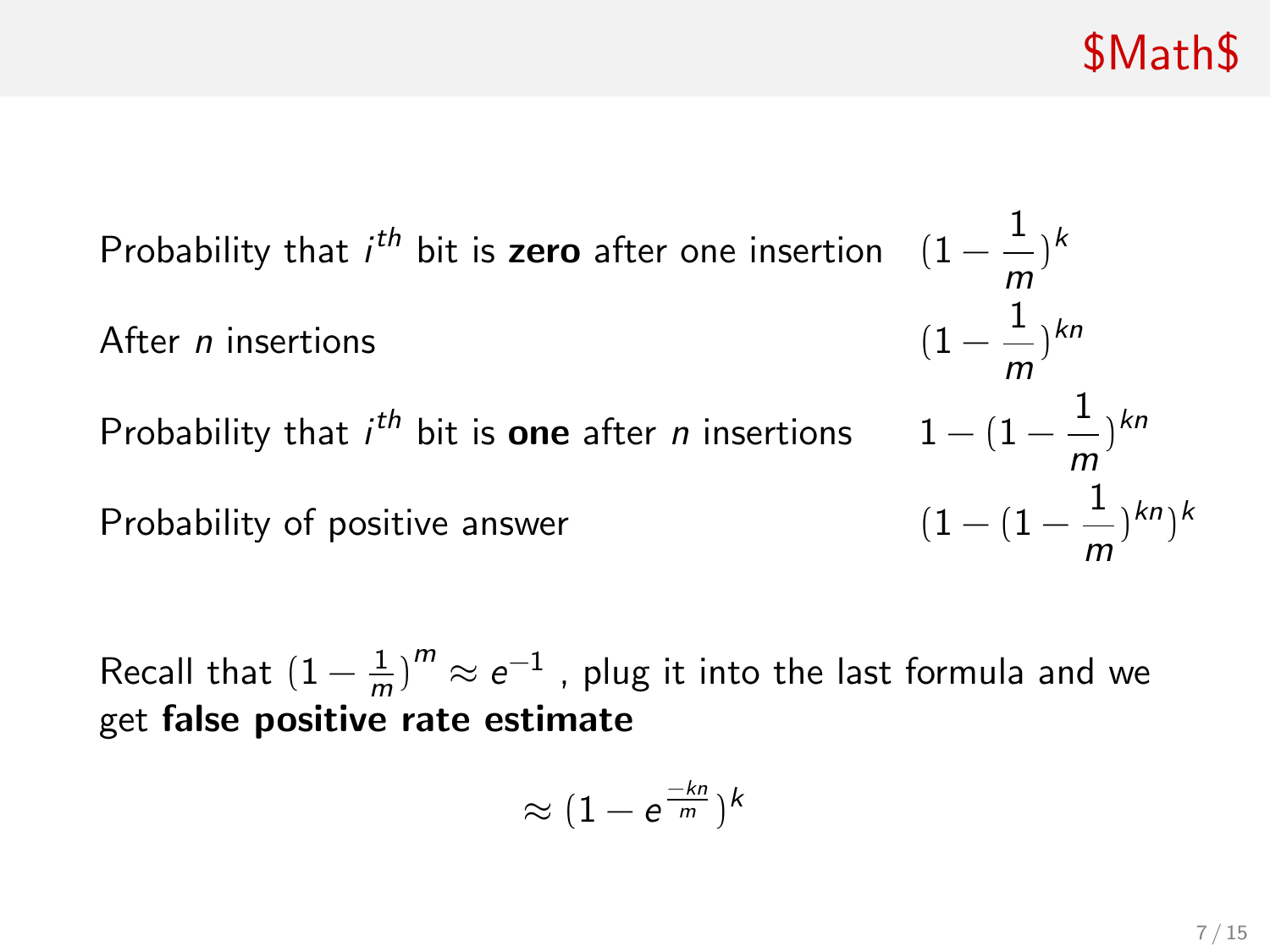## The optimal  $k$

Can we choose  $k$  to minimize false positive rate?

$$
\min_k(1-e^{\frac{-kn}{m}})^k
$$

Optimal k

m  $\frac{m}{n}$  ln 2

False positive rate

$$
2^{-\frac{m}{n}\ln 2}
$$

Number of bits per item for a given  $p$ 

$$
-\frac{\ln p}{(\ln 2)^2}
$$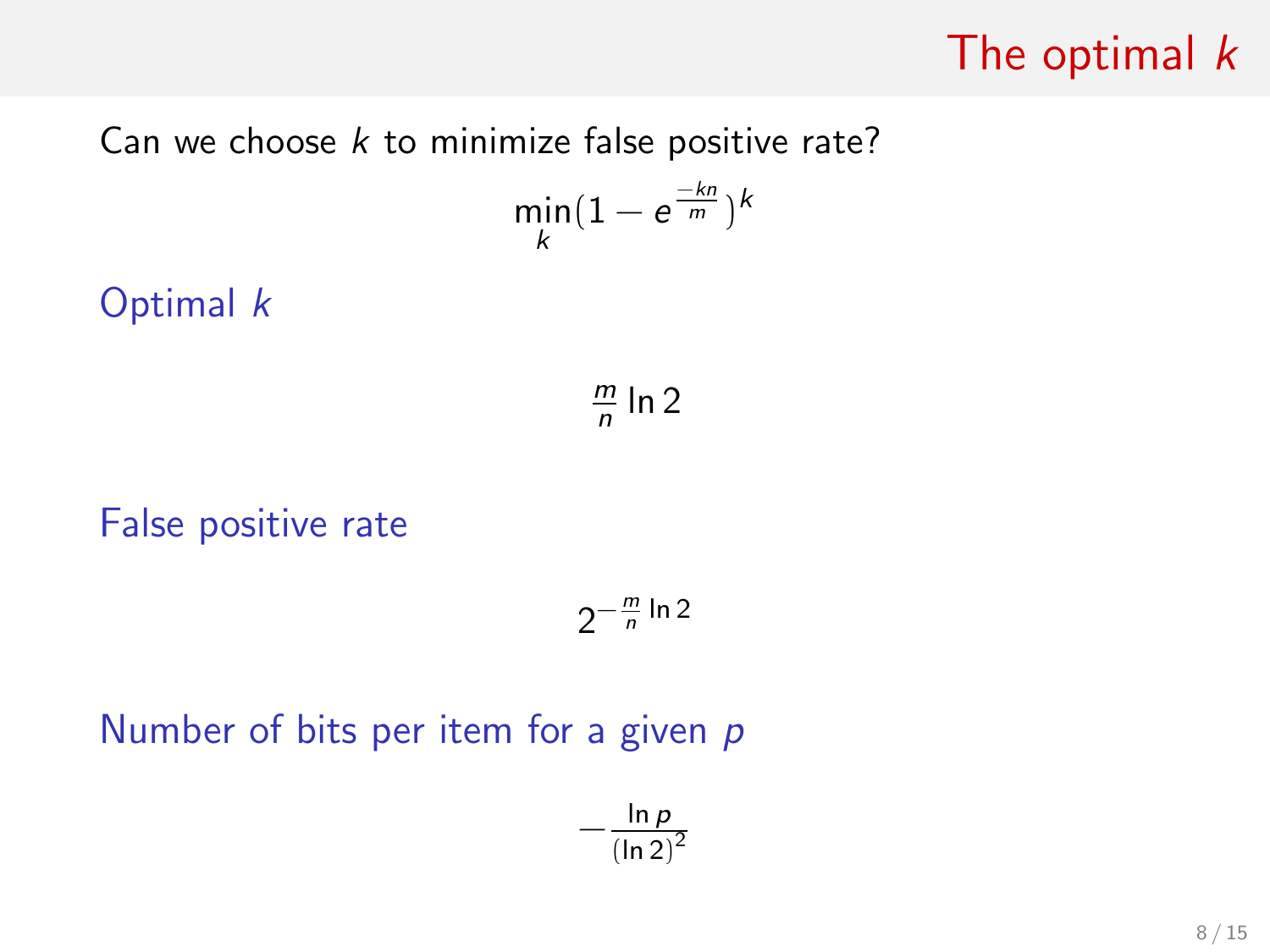#### Excellent!

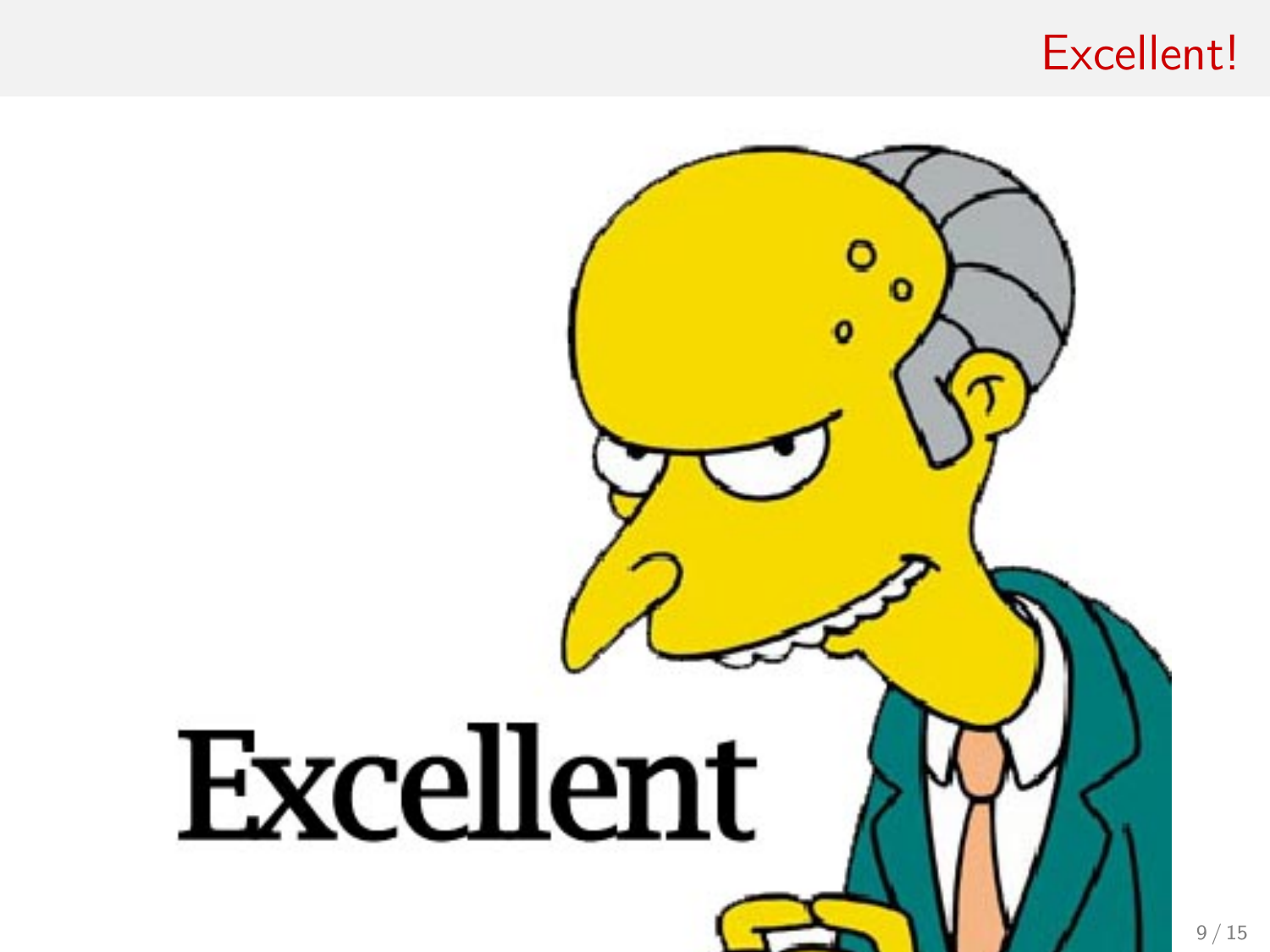## Counting k-mers

- Naive: hash table requires a lot of memory  $=$  (
- $\approx$  half of the k-mers are singleton!
- Increase in coverege leads to more singletons (linear dependency)
- Most applications need solid k-mers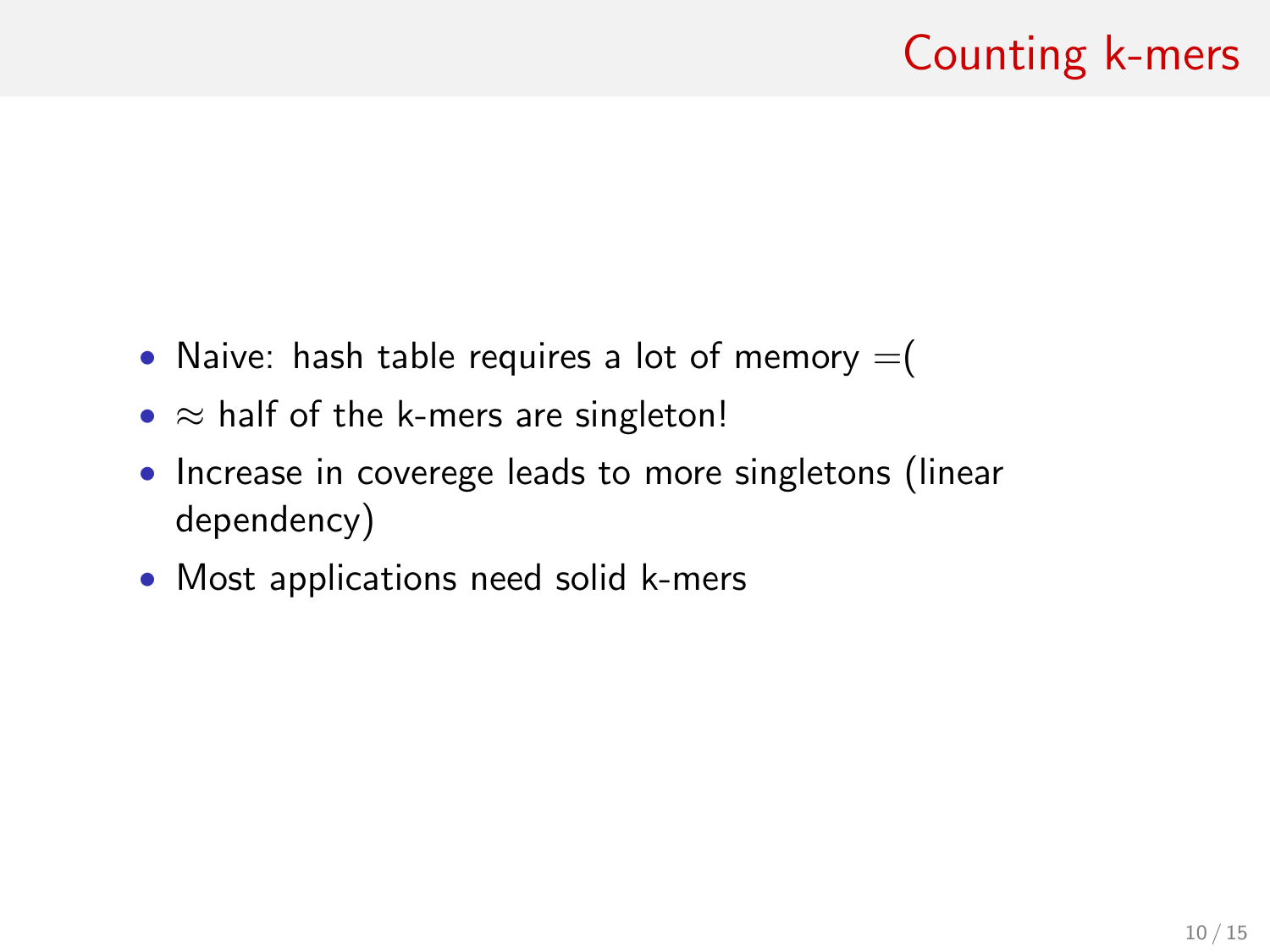Paper "Efficient counting of k-mers in DNA sequences using a bloom filter" by Páll Melsted and Jonathan K Pritchard, 2011

- Create a bloom filter and a hash table
- If k-mer is not in filter insert into filter
- If k-mer is in filter insert into table with count 2 or update count.

Resulting counts are higher then true counts at most by one. To find precise counts make a second pass.

2x memory savings, assuming if half of the k-mers are unique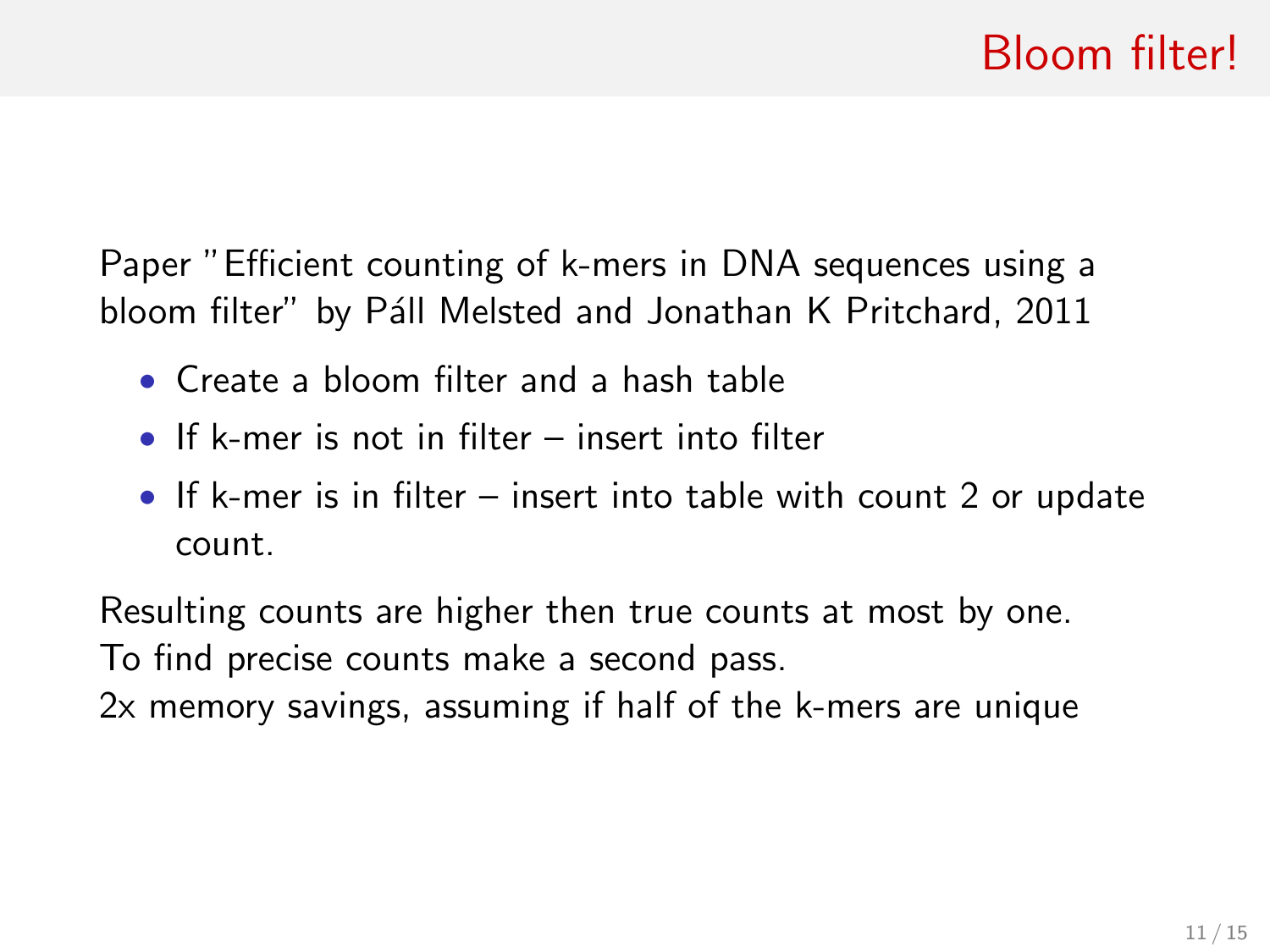#### Picture!



#### **Memory Usage**

Figure 1 : Memory usage for BFCounter, Jellyfish and Google Dense at different coverage levels(Chromosome 21 data) 12 / 15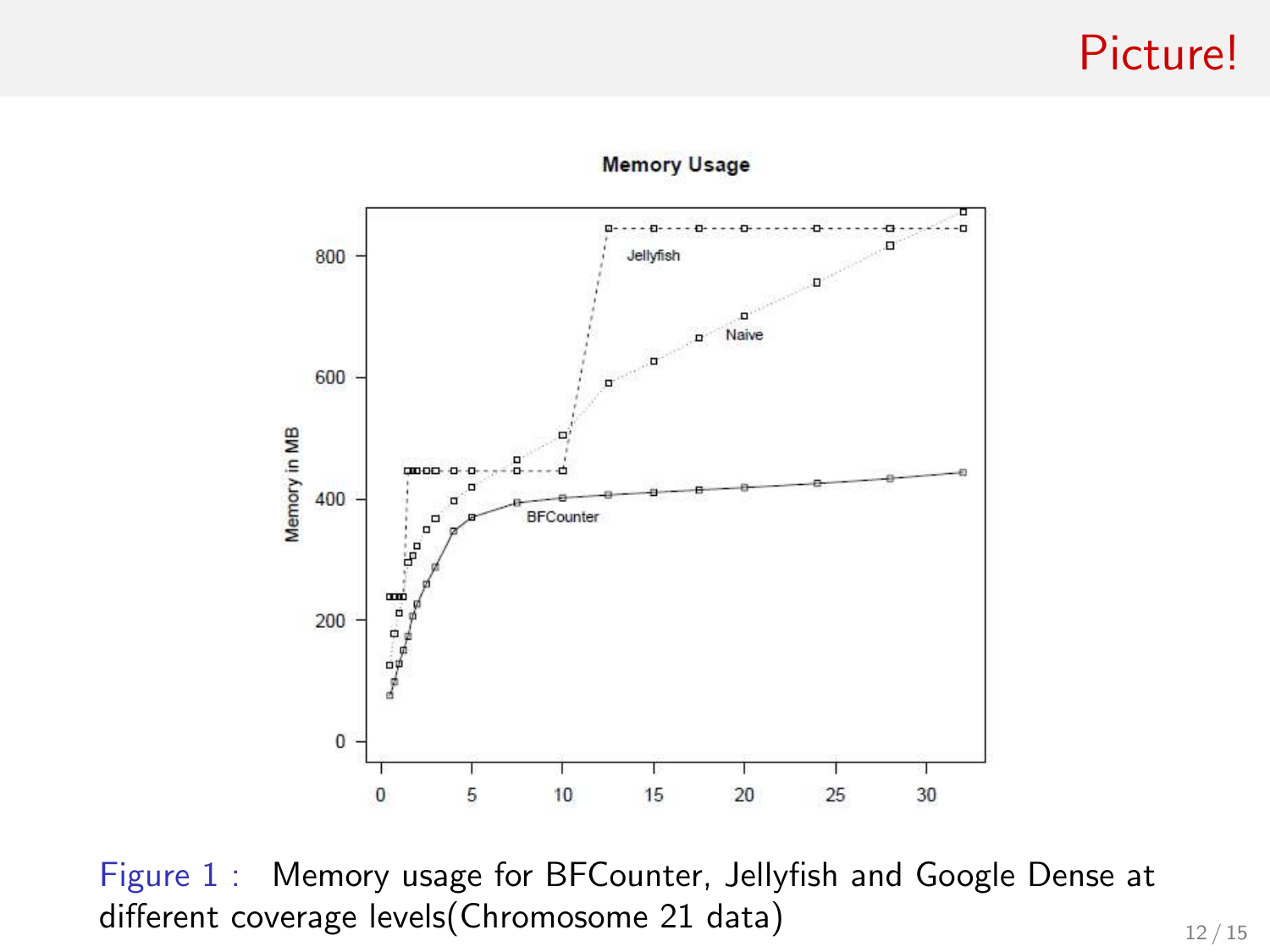# Speeding it up I

Paper "Exact Pattern Matching with Feed-Forward Bloom Filters" by Iulian Moraru and David G. Andersen, 2011

#### Problem

Given the huge text and lots of patterns of the same length, find all occurences of patterns in the text.

#### Solution

- Create P and T Bloom filters
- Insert all patterns in P
- Search substring of text in filter
- For each substring of text that is in  $P$ , remember it's positon and add it to the T
- Filter out all patterns that are not in T
- Check all positions against reduced set of patterns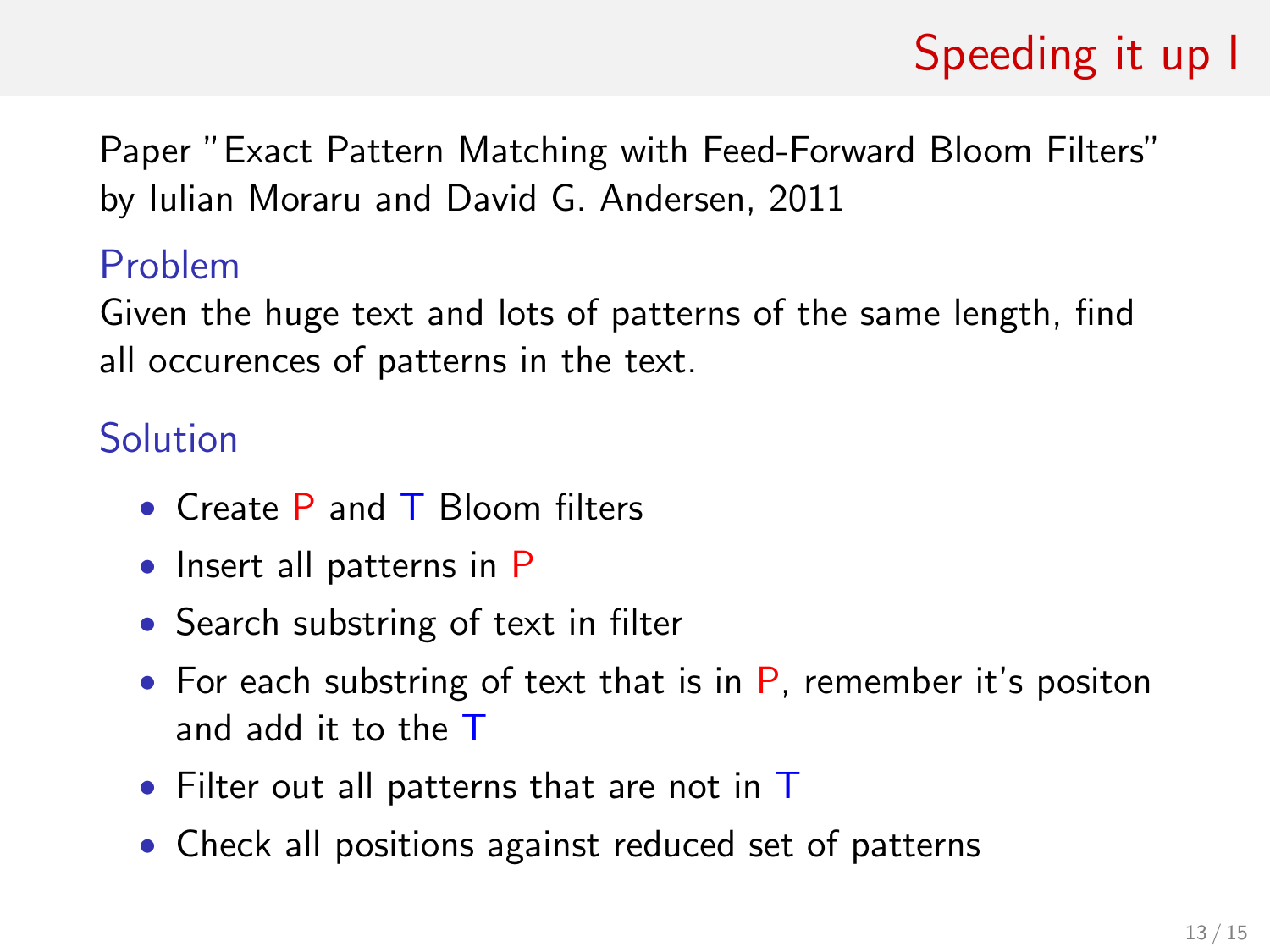# Speeding it up II

#### Poor cache behavior

Split filter into small cache part and large memory part

#### Lot's of hash functions

- Fast rolling hash functions
- Hash functions don't need to be independent: linear combinations are OK